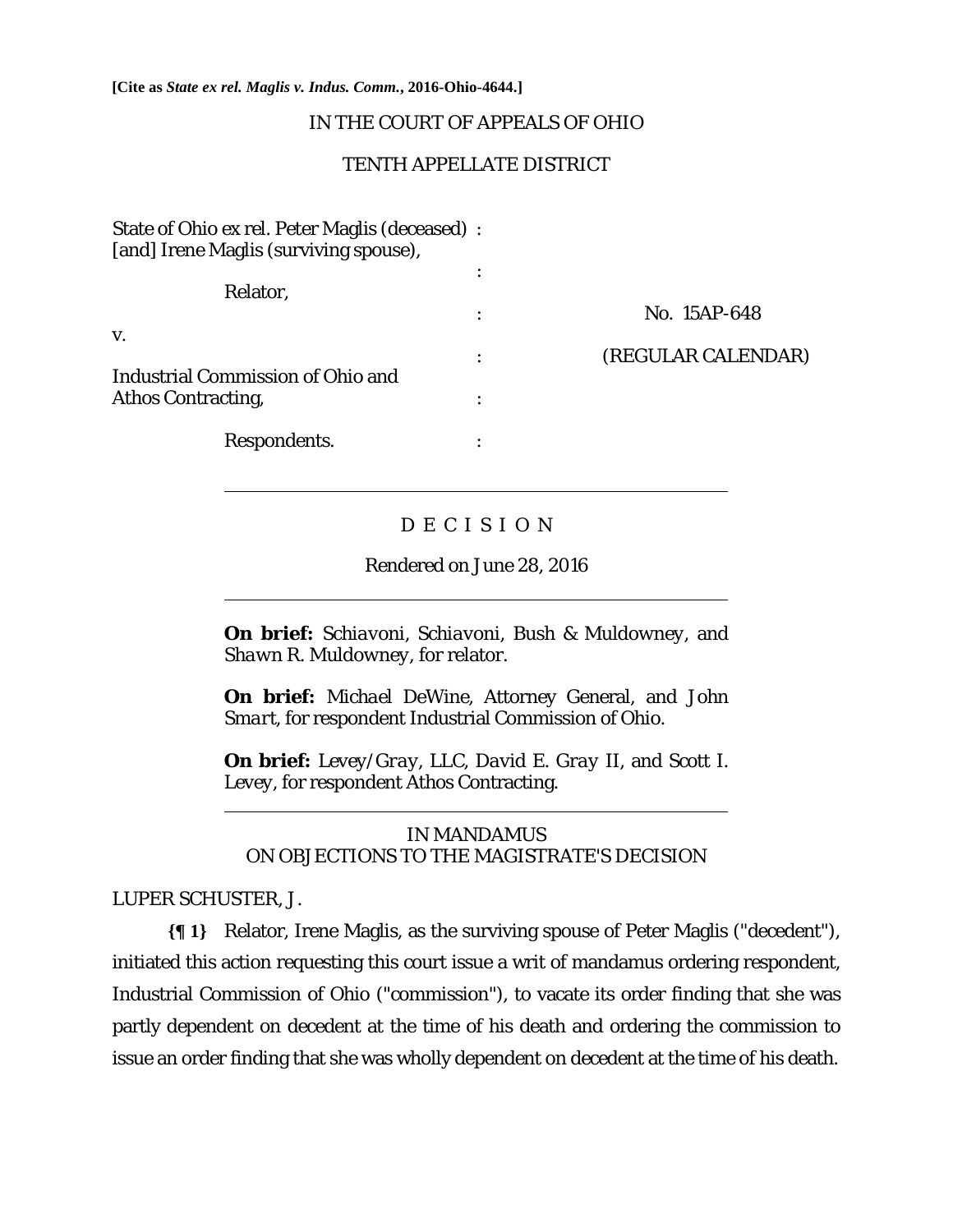**{¶ 2}** Pursuant to Civ.R. 53 and Loc.R. 13(M) of the Tenth District Court of Appeals, this matter was referred to a magistrate who issued the appended decision, which includes findings of fact and conclusions of law. The magistrate concluded that the commission did not abuse its discretion when it found relator was only partly dependent on decedent at the time of his death and limited her death benefits to a period of ten weeks. Thus, the magistrate recommends this court deny relator's request for a writ of mandamus.

**{¶ 3}** Relator has filed the following objections to the magistrate's decision:

[1.] The Magistrate erred by finding that the Relator was not entitled to the statutory presumption that she was wholly dependent.

[2.] The Magistrate erred by finding that the Ohio Industrial Commission did not abuse [its] discretion in finding that Relator Surviving Spouse was only partially dependent.

[3.] The Magistrate erred by finding that the [*State ex rel. Indus. Comm. v. Dell*, 104 Ohio St. 389 (1922)] facts apply to the instant case.

[4.] The Magistrate erred by finding that Ohio Revised Code 4123.59(C) provides for the Ohio Industrial Commission to arbitrarily award ten weeks of death benefits without adequately explaining how they came to that amount.

**{¶ 4}** Because they are interrelated, we address together relator's first and second objections. In the first two objections, relator asserts the magistrate erred in finding no abuse of discretion when the commission concluded relator was only partly dependent on decedent at the time of his death. Relator argues the commission should have found her wholly dependent on decedent at the time of his death. This argument is unpersuasive.

**{¶ 5}** R.C. 4123.59 governed the commission's determination of relator's entitlement to death benefits. R.C. 4123.59(B) provides for death benefits payable to "wholly dependent persons at the time of the death," and R.C. 4123.59(C) provides for death benefits payable to "partly dependent persons at the time of the death." R.C. 4123.59(D)(1) identifies a person "presumed to be wholly dependent for [his or her]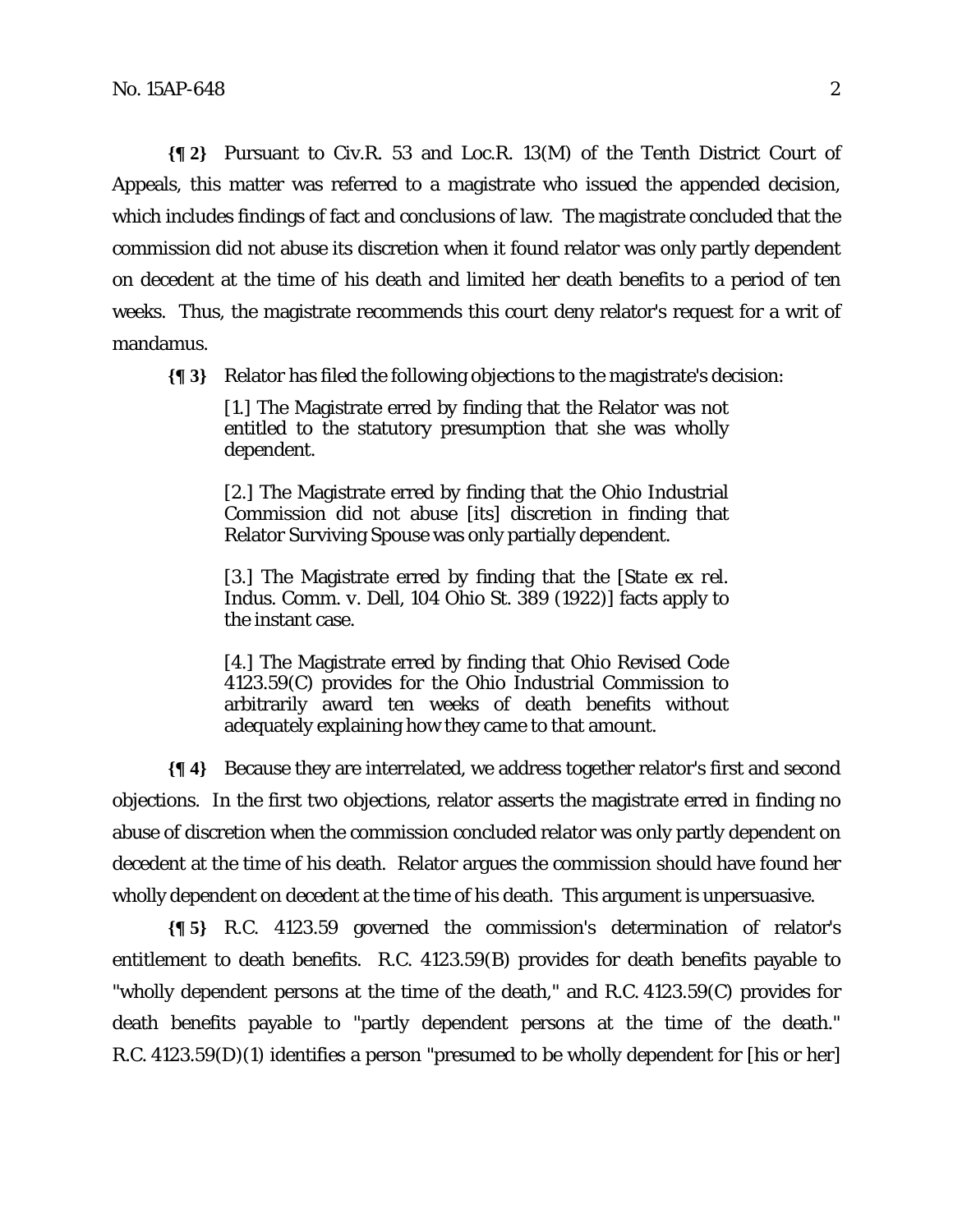support upon a deceased employee," to include a "surviving spouse who was living with the employee at the time of death."

**{¶ 6}** Relator argues she was living with decedent at the time of his death, and therefore she was presumptively wholly dependent on him at that time. However, the commission found that at the time of decedent's death, decedent lived in Campbell, Ohio, and relator lived in Greece. Evidence in the record supports the commission's finding. The evidence demonstrates that relator and decedent married in Greece in 1973. Two years later, decedent arrived in the United States on a work visa, and he eventually became a United States resident alien, but relator remained a resident of Greece. According to relator, each year, decedent would work in the United States from April until October, and then he would travel to Greece to live with relator. Decedent died in September 2012 while working in the United States. At the time of decedent's death, relator was living in Greece. Based on these facts, we agree with the magistrate that the evidence supported the commission's finding that relator did not live with decedent at the time of his death, and, therefore, the wholly dependent presumption did not apply.

**{¶ 7}** Without the presumption of dependency, the commission was required to determine "the question of dependency, in whole or in part, \* \* \* in accordance with the facts [of the] case existing at the time of the injury resulting in the death" of decedent. R.C. 4123.59(D)(2). Based on its review of the evidence, the commission was not persuaded that relator was wholly dependent on decedent at the time of his death. Relator challenges this factual finding.

**{¶ 8}** According to relator, a probate court entry approving a wrongful death settlement payment to her and Social Security Administration documentation indicating her entitlement to monthly widow's benefits supported her position that she was wholly dependent on decedent. However, relator concedes that the commission was not bound by any determination of a probate court or the Social Security Administration as it relates to the level of her dependency. Additionally, while relator submitted an affidavit stating that she was wholly dependent on decedent and that he sent a majority of his earnings to her in Greece, she submitted little documentary evidence to corroborate this assertion. While relator submitted copies of a few MoneyGram receipts, they were all sent in 2011, relator was identified as the recipient on only one of the wire transfers, and decedent was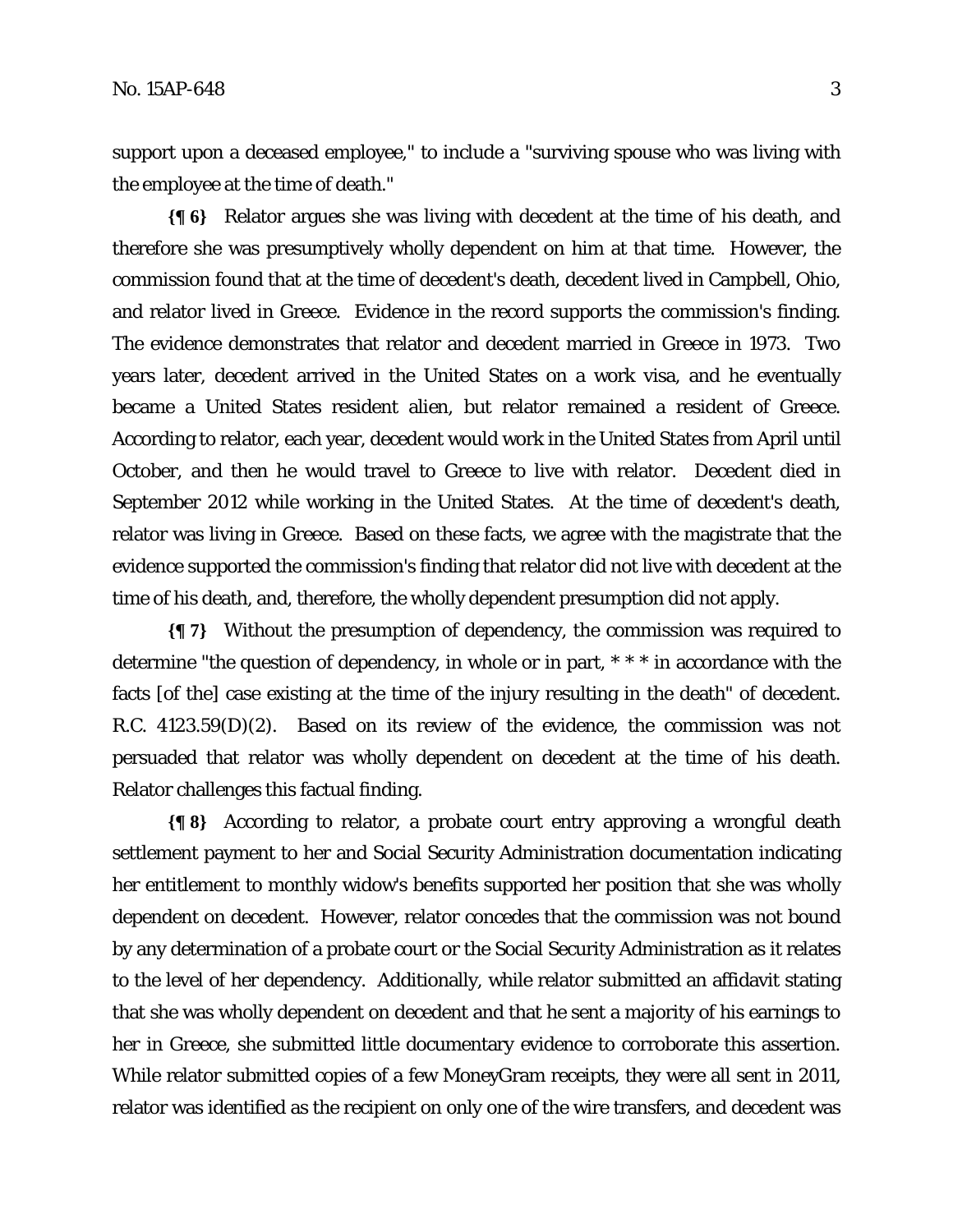not identified as the transferor on any of the receipts. Considering the absence of corroborative evidence showing that decedent consistently wired a significant portion of his earnings to relator, the commission reasonably found relator's averment to lack credibility. *See, e.g.*, *State ex rel. Teece v. Indus. Comm.*, 68 Ohio St.2d 165 (1981) (credibility and weight to be given evidence are clearly within the discretion of the commission as factfinder). Therefore, the magistrate correctly determined that the commission did not abuse its discretion in finding that relator was only partly dependent on decedent at the time of his death. Accordingly, we overrule relator's first and second objections to the magistrate's decision.

**{¶ 9}** In her third objection, relator argues the magistrate erroneously found *Dell* to be applicable here. This argument is unconvincing. According to relator, the facts in this case are distinguishable from the facts in *Dell*. As the magistrate explained, relator is correct that many of the facts in *Dell* were different than those presented in this case. However, that case involved similar issues. The *Dell* court concluded that spousal dependency is an obligation that exists regardless of whether that obligation is being discharged. The *Dell* court's reasoning is applicable here because this case also involves questions regarding the dependency of a spouse not residing with the decedent. The magistrate correctly found no error in the commission applying the reasoning of *Dell* to the facts of this case. Therefore, we overrule relator's third objection to the magistrate's decision.

**{¶ 10}** In her fourth objection, relator argues that the magistrate erred by finding that the commission did not abuse its discretion when it arbitrarily awarded 10 weeks of death benefits. Specifically, relator argues the commission did not adequately explain why relator was only entitled to 10 weeks, versus 11, 20, or 50 weeks. However, in her arguments before the magistrate, relator argued the commission abused its discretion in not awarding the death benefits at a reduced weekly amount on an ongoing basis. Relator did not argue before the magistrate that 10 weeks of death benefits was arbitrary or that the commission failed to provide an adequate explanation. Consequently, this argument is waived. *See, e.g.*, *State ex rel. German v. Provider Servs. Holdings, LLC*, 10th Dist. No. 13AP-149, 2014-Ohio-3336, ¶ 18 ("Because relator failed to raise this issue before the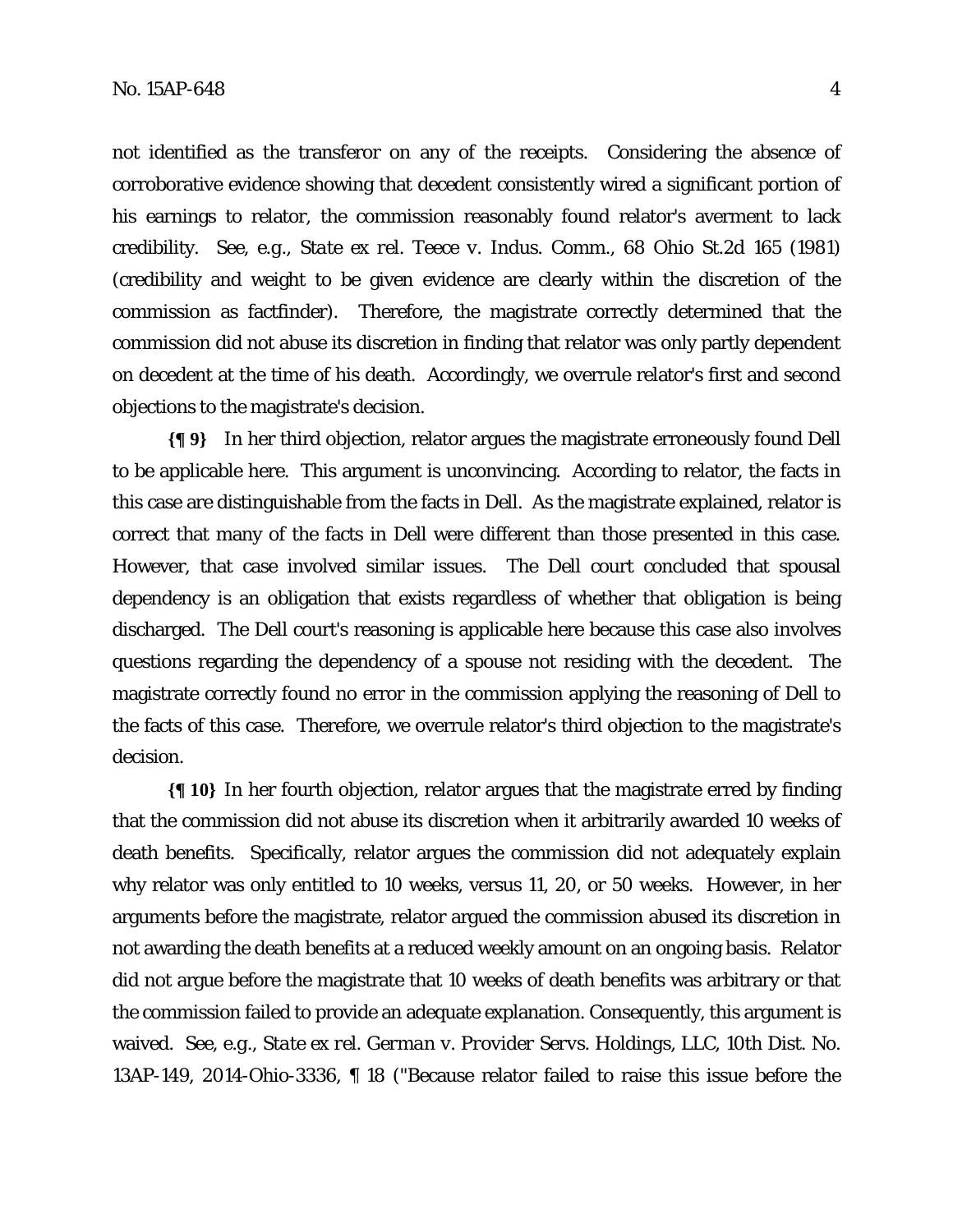magistrate, relator has waived this argument."). Accordingly, we overrule relator's fourth objection to the magistrate's decision.

**{¶ 11}** Following our independent review of the record pursuant to Civ.R. 53, we find the magistrate correctly determined relator is not entitled to the requested writ of mandamus. The magistrate properly applied the pertinent law to the salient facts. Accordingly, we adopt the magistrate's decision as our own, including the findings of fact and conclusions of law contained therein. We, therefore, overrule relator's objections to the magistrate's decision and deny her request for a writ of mandamus.

> *Objections overruled; writ of mandamus denied.*

BROWN and BRUNNER, JJ., concur.

l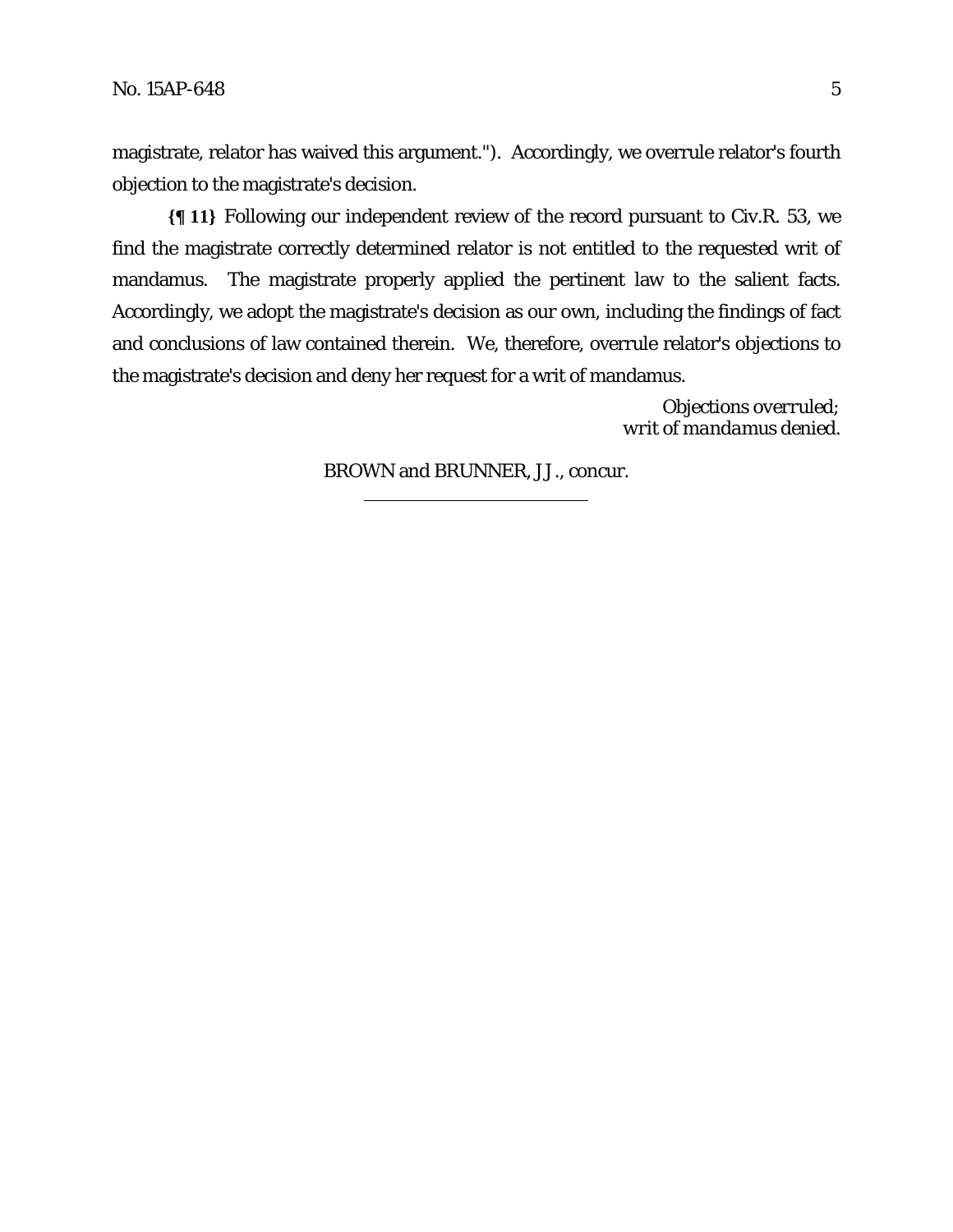$\overline{a}$ 

l

### **APPENDIX**

#### IN THE COURT OF APPEALS OF OHIO

### TENTH APPELLATE DISTRICT

| State of Ohio ex rel. Peter Maglis (deceased) :<br>[and] Irene Maglis (surviving spouse) |   |                    |
|------------------------------------------------------------------------------------------|---|--------------------|
| Relator,                                                                                 |   |                    |
| V.                                                                                       |   | No. 15AP-648       |
| <b>Industrial Commission of Ohio and</b><br><b>Athos Contracting,</b>                    | ٠ | (REGULAR CALENDAR) |
| Respondents.                                                                             |   |                    |

## MAGISTRATE'S DECISION

Rendered on February 25, 2016

*Schiavoni, Schiavoni, Bush & Muldowney,* and *Shawn Muldowney,* for relator.

*Michael DeWine*, Attorney General, and *John Smart,* for respondent Industrial Commission of Ohio.

### IN MANDAMUS

**{¶ 12}** Relator, Irene Maglis, as the surviving spouse of Peter Maglis ("decedent"), has filed this original action requesting that this court issue a writ of mandamus ordering respondent, Industrial Commission of Ohio ("commission"), to vacate its order finding that she was partially dependent on the decedent at the time of his death, and ordering the commission to issue an order finding that she was wholly dependent on decedent at the time of his death.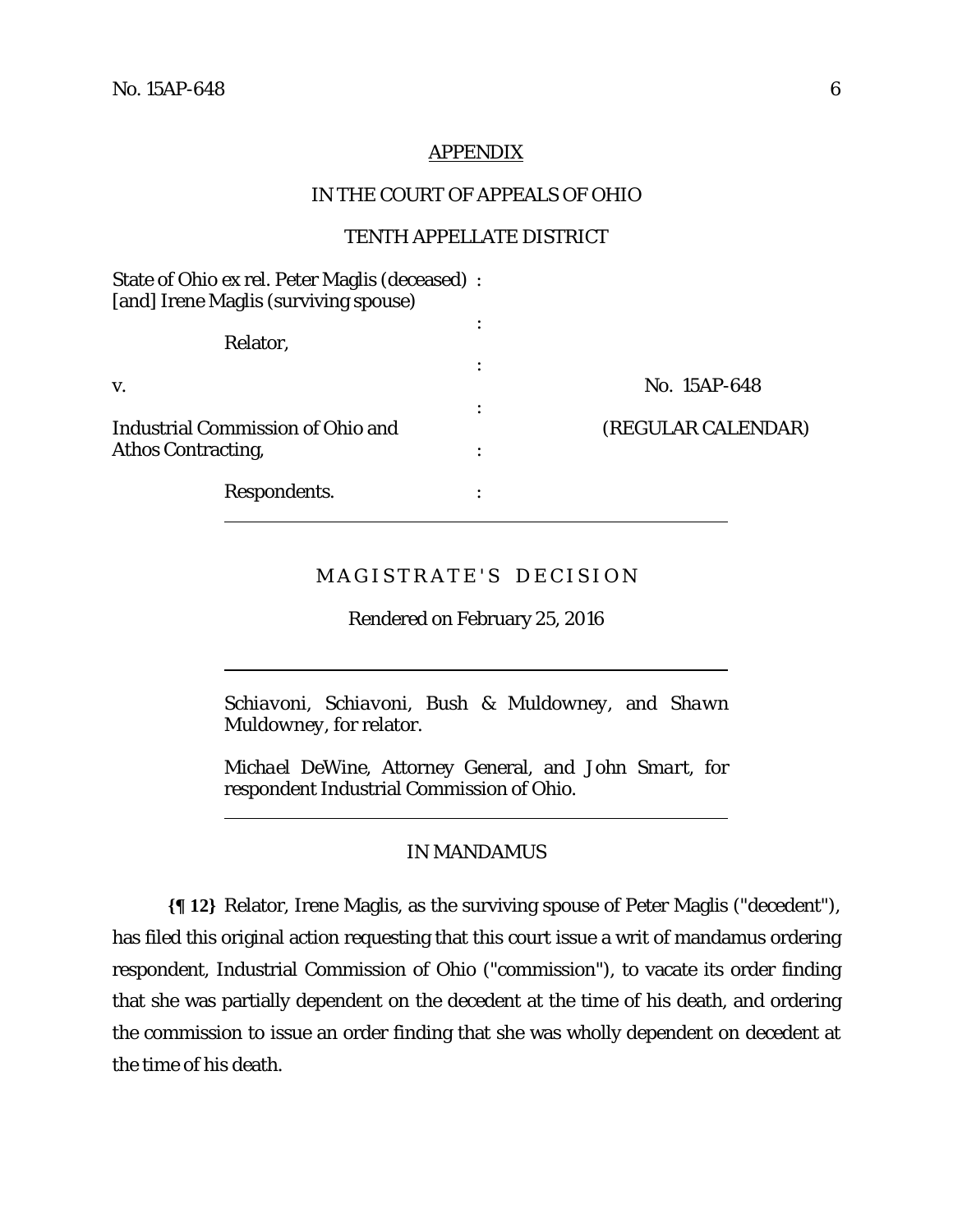### Findings of Fact:

**{¶ 13}** 1. On September 12, 2012, the decedent was fatally injured in the course and scope of his employment as a bridge painter while working for Athos Contracting.

**{¶ 14}** 2. Relator, who was living in Greece while the decedent was working here in Ohio, filed a claim for death benefits. Apparently, relator never lived with the decedent here in Ohio; however, in her affidavit, she averred that relator "would live with me in Greece from October of each year until April of the following year. He would then go to the State of Ohio from April through October to work. During this period of time when my husband was in Ohio he would send all of the monies that he made directly to me."

**{¶ 15}** 3. In her affidavit, relator also averred that she was unemployed and wholly dependent on the decedent for financial support. In support, relator attached copies of a few MoneyGrams sent from a person named Larry S. Frangos.One of the MoneyGrams, in the amount of \$2,000 was specifically sent to relator. However, the other MoneyGrams were sent from Larry S. Frangos to other individuals in Greece and all were sent in the latter part of 2011.

**{¶ 16}** 4. Although relator asserted that decedent regularly traveled back and forth from the United States to Greece, relator did not submit any evidence (such as a copy of the decedent's passport or copies of airline tickets, or an affidavit from anyone else) to substantiate her claim. Her only evidence was her affidavit.

**{¶ 17}** 5. After her death claim was initially denied following hearings before a district hearing officer ("DHO") and staff hearing officer ("SHO"), and her appeal was refused, the commission agreed to hear her request for reconsideration.

**{¶ 18}** 6. The hearing before the commission occurred on November 18, 2014. First, the commission considered whether or not relator had met her burden of proving that she was wholly dependent on the decedent at the time of his death. Concluding that she was not, the commission stated as follows:

> The Commission denies the Surviving Spouse's request she be declared a wholly dependent person of the Decedent and be found entitled to a weekly death benefit award pursuant to R.C. 4123.59(B). The Commission finds the Surviving Spouse does not qualify for the statutory presumption of whole dependency, as set forth in R.C.  $4123.59(D)(1)$ , for the reason she was not living with the Decedent at the time of his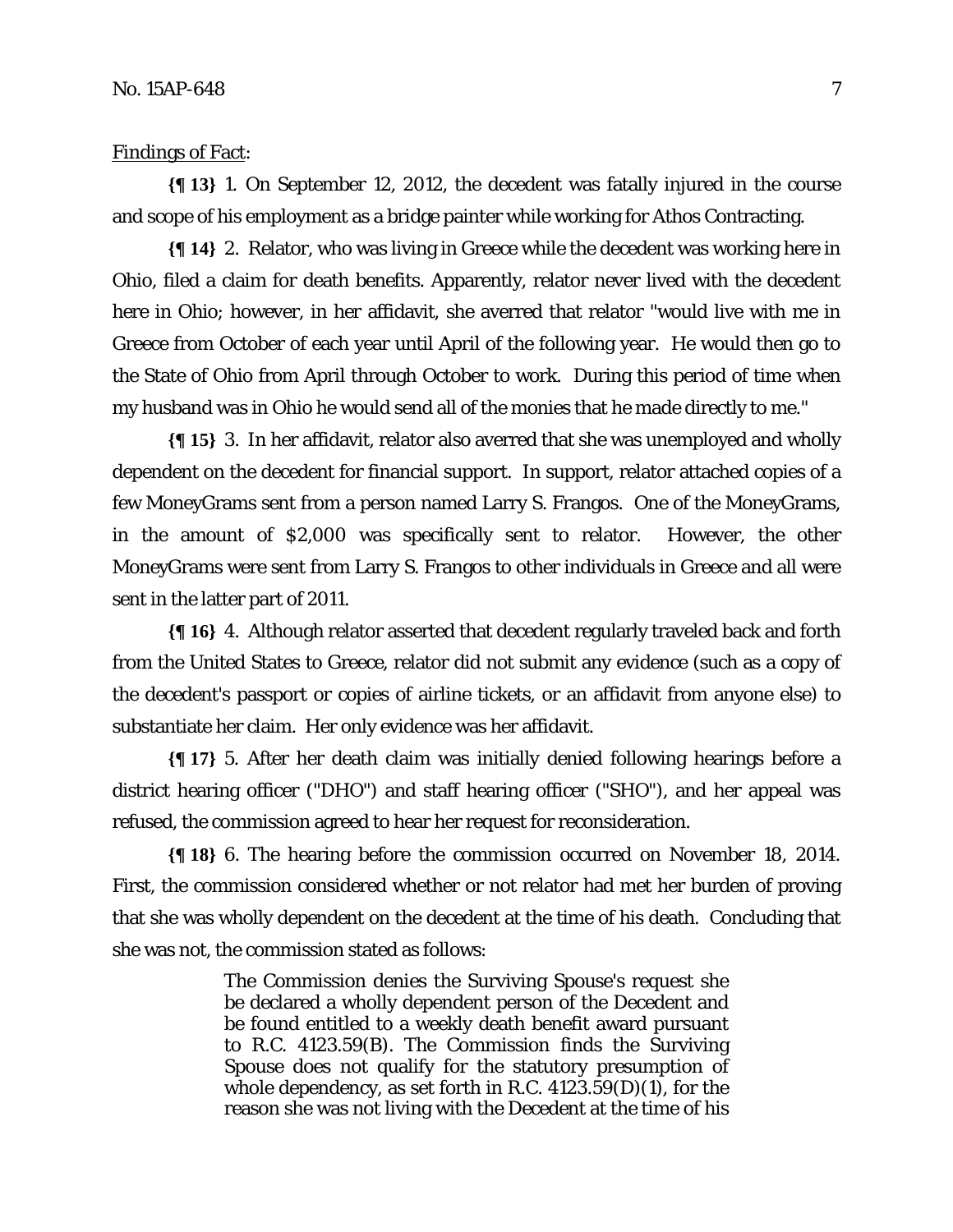death. At the time of his death, the Commission finds the Decedent was living in Campbell, Ohio, and the Surviving Spouse was residing in Greece, as she does currently. The Commission further finds no evidence the Decedent and the Surviving Spouse, as of the date of his death on 09/12/2012, were not living together due to the aggression of the Decedent, as also set forth in R.C. 4123.59(D)(1). In addition, the commission finds unpersuasive the Surviving Spouse's contention evidence on file, in the form of bank statements and copies of MoneyGram transmissions, demonstrates the Decedent consistently provided financial support to her. The Commission finds the evidence irrelevant to the issue of whole dependency, for which the Surviving Spouse cannot qualify as she did not reside with the Decedent at the time of his death.

**{¶ 19}** Thereafter, the commission considered whether or not relator had met her burden of proving that she was partially dependent on the decedent at the time of his death. Concluding that she was, the commission stated:

R.C. 4123.59(C) provides in pertinent part:

If there are partly dependent persons at the time of the death the weekly payment is sixty-six and two-thirds per cent of the employee's average weekly wage \* \* \* and shall continue for such time as the administrator in each case determines.

Consistent with the holding in [*State ex rel. Indus. Comm. v. Dell,* 104 Ohio St. 389 (1922)], the Commission finds the Surviving Spouse was partially dependent upon the decedent at the time of his death. In Dell, the estate of the decedent's first wife, whom he had abandoned and for whom he stopped providing any financial support after a time prior to marrying a second wife, sought death benefits upon the death of the decedent. Similar to the provisions of R.C. 4123.59, the statutory language applicable to death claims at the time Dell was announced provided a presumption of whole dependency to a spouse living with a decedent at the time of his death. The Court in Dell found the first wife could not be classified as a wholly dependent person consistent with the statutory presumption, because she was not living with her husband at the time of his death; in addition, the court found she had received no support from him for some time. However, the **Dell** Court held, "Dependency rests upon an **obligation** of support, and not upon the question as to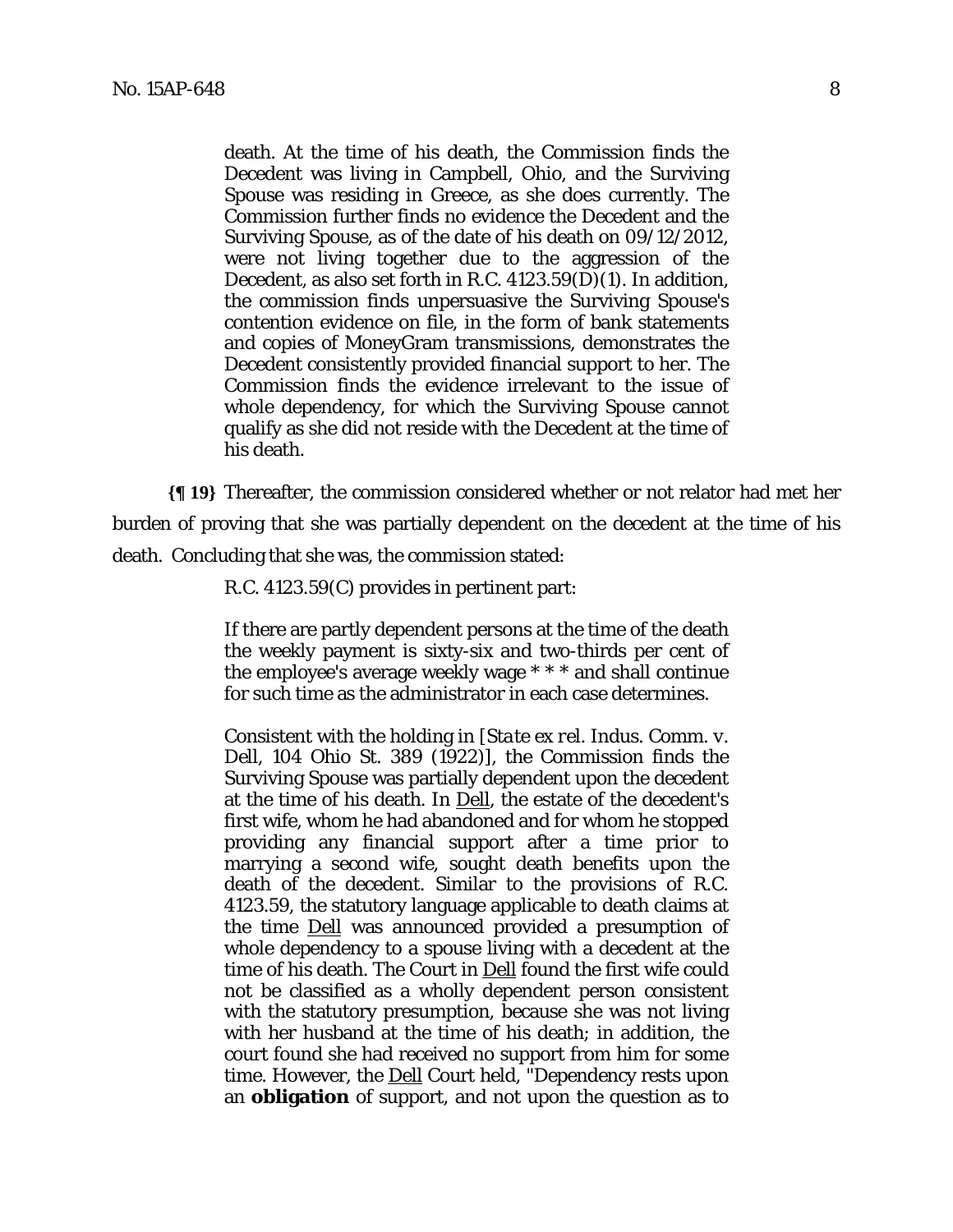whether that obligation is being discharged." Id. at 675 (emphasis added). The court further explained, "the marriage contract, supplemented by statutory enactments, clearly created the duty, and [the decedent] cannot relieve himself therefrom by his own acts \* \* \*. He can only be relieved by the decree of some court of competent jurisdiction after process duly served upon the other party to the contract." Id.

Accordingly, Dell found the first wife was properly classified as a partial dependent, entitled to have the issue of the value of her death benefit determined in accordance with the facts of the case existing at the time of the decedent's death, as also set forth in the statutory provisions applicable at the time. The Commission finds the provisions of R.C. 4123.59 also call for a fact-based determination regarding the extent of an award of death benefits to a partially dependent person.

In the instant claim, the Commission finds the Surviving Spouse, was a partial dependent of the Decedent at the time of his death, as they remained married at the time of the Decedent's death, and there was accordingly a right to support from the Decedent, regardless of whether that obligation was being discharged. The Commission further finds the Surviving Spouse is entitled to ten weeks of death benefits, a closed period commencing on 09/13/2012, the day after the date of the Decedent's death.

The Commission refers the claim to a District Hearing Officer docket for a hearing on the issues of setting the average weekly wage and determining the weekly rate of death benefits payable as a result of this order.

(Emphasis sic.)

**{¶ 20}** 7. Thereafter, relator filed this mandamus action in this court.

### Conclusions of Law:

**{¶ 21}** The Supreme Court of Ohio has set forth three requirements which must be met in establishing a right to a writ of mandamus: (1) that relator has a clear legal right to the relief prayed for; (2) that respondent is under a clear legal duty to perform the act requested; and (3) that relator has no plain and adequate remedy in the ordinary course of the law. *State ex rel. Berger v. McMonagle*, 6 Ohio St.3d 28 (1983).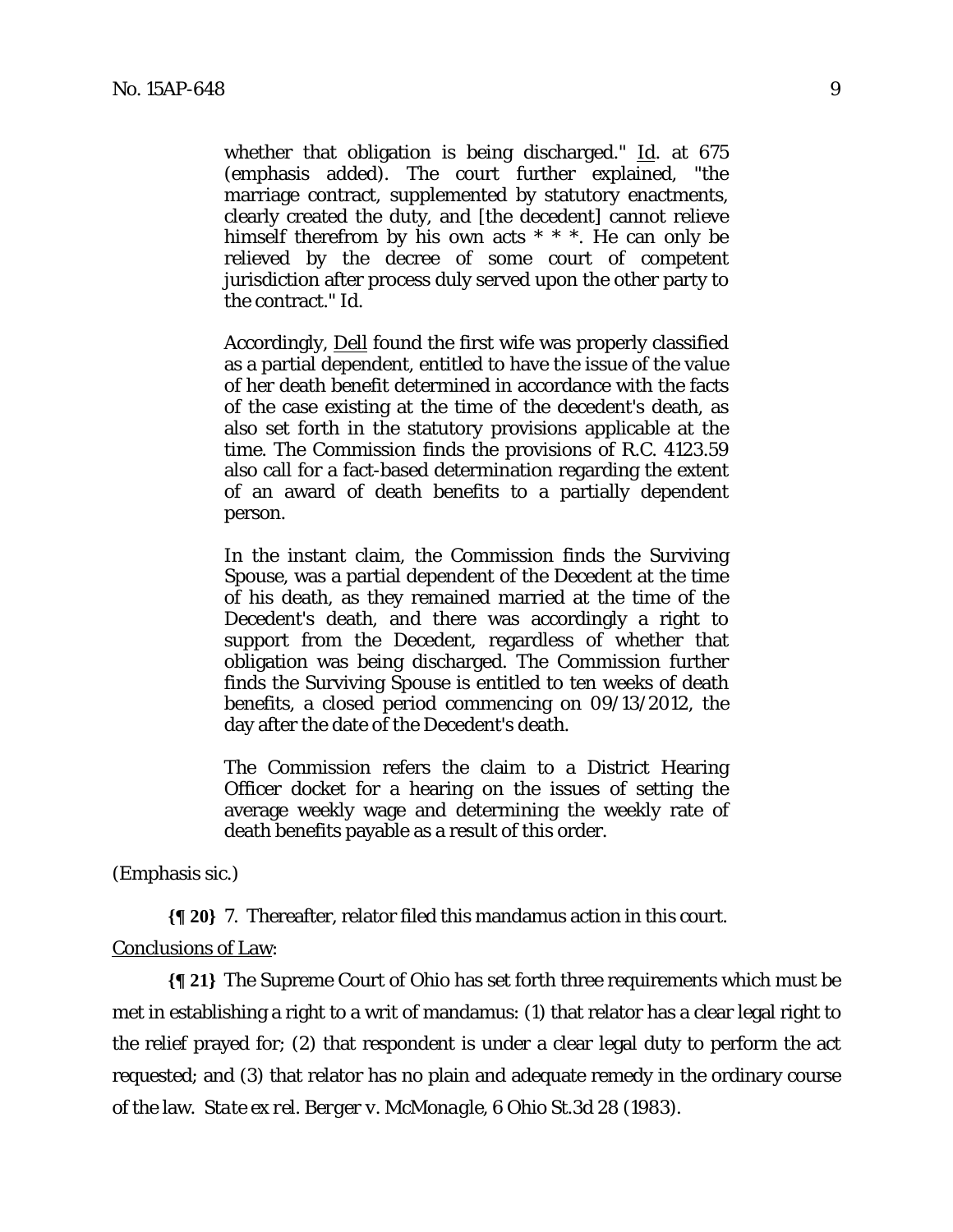**{¶ 22}** In order for this court to issue a writ of mandamus as a remedy from a determination of the commission, relator must show a clear legal right to the relief sought and that the commission has a clear legal duty to provide such relief. *State ex rel. Pressley v. Indus. Comm.*, 11 Ohio St.2d 141 (1967). A clear legal right to a writ of mandamus exists where the relator shows that the commission abused its discretion by entering an order which is not supported by any evidence in the record. *State ex rel. Elliott v. Indus. Comm.*, 26 Ohio St.3d 76 (1986). On the other hand, where the record contains some evidence to support the commission's findings, there has been no abuse of discretion and mandamus is not appropriate. *State ex rel. Lewis v. Diamond Foundry Co.*, 29 Ohio St.3d 56 (1987). Furthermore, questions of credibility and the weight to be given evidence are clearly within the discretion of the commission as fact finder. *State ex rel. Teece v. Indus. Comm.*, 68 Ohio St.2d 165 (1981).

**{¶ 23}** Under R.C. 4123.59, where a work-related injury results in the employee's death, benefits are payable to the employee's dependents pursuant to R.C. 4123.59, which provides in pertinent part:

> If there are wholly dependent persons at the time of the death, the weekly payment is sixty-six and two-thirds per cent of the average weekly wage  $* * *$  [w] here there is more than one person who is wholly dependent at the time of the death of the employee, the administrator of workers' compensation shall promptly apportion the weekly amount of compensation payable under this section among the dependent persons as provided in division (D) of this section.

> (1) The payment as provided in this section shall continue from the date of death of an injured or disabled employee until the death or remarriage of such dependent spouse. \* \* \*

> (C) If there are partly dependent persons at the time of the death the weekly payment is sixty-six and two-thirds per cent of the employee's average weekly wage \* \* \* and shall continue for such time as the administrator in each case determines.

> (D) The following persons are presumed to be wholly dependent for their support upon a deceased employee: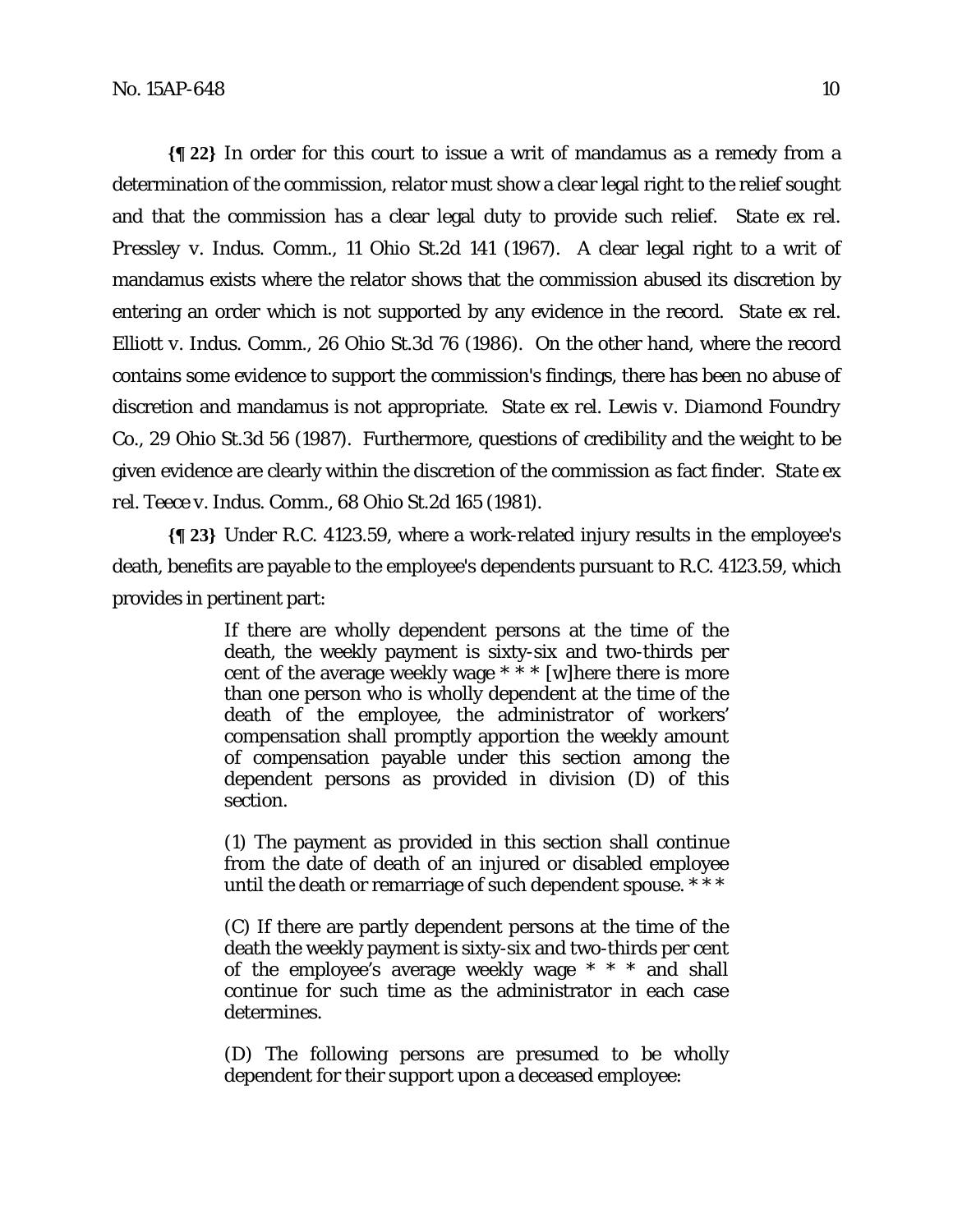(1) A surviving spouse who was living with the employee at the time of death or a surviving spouse who was separated from the employee at the time of death because of the aggression of the employee.

**{¶ 24}** Under R.C. 4123.59(D)(1), there is a presumption that a surviving spouse living with the employee at the time of death or separated from the employee at the time of death because of the aggression of the employee is wholly dependent for their support upon a deceased employee.

**{¶ 25}** Relator argues that the evidence presented clearly establishes that she was wholly dependent upon decedent at the time of his death. As part of her argument, relator averred decedent was a seasonal worker who returned home for six months every year. Relator submitted not only the copies of the MoneyGrams, but also an entry from the probate court of Cuyahoga County, Ohio, approving a proffered settlement of \$500,000 to relator in her wrongful death action and documentation from the Social Security Administration notifying her that she is entitled to monthly widow benefits beginning November 2012 and payable as follows:

You will receive \$16,810.20 around June 20, 2014.

This is the money you are due for November 2012 through May 2014.

Your next payment of \$894.70, which is for June 2014, will be received on or about the third of July 2014.

After that you will receive \$894.70 on or about the third of each month.

**{¶ 26}** The record is clear that relator received significant financial benefits following decedent's death. However, different standards are applied by different agencies to determine the payment of benefits and a determination from either a probate court or the Social Security Administration is not binding on the commission.

**{¶ 27}** The fact that she successfully pursued a wrongful death action in a probate court is immaterial. R.C. 2125.02, a civil action for wrongful death, is for the exclusive benefit of a "surviving spouse, the children, and the parents of the deceased, all of whom are rebuttably presumed to have suffered damages by reason of the wrongful death."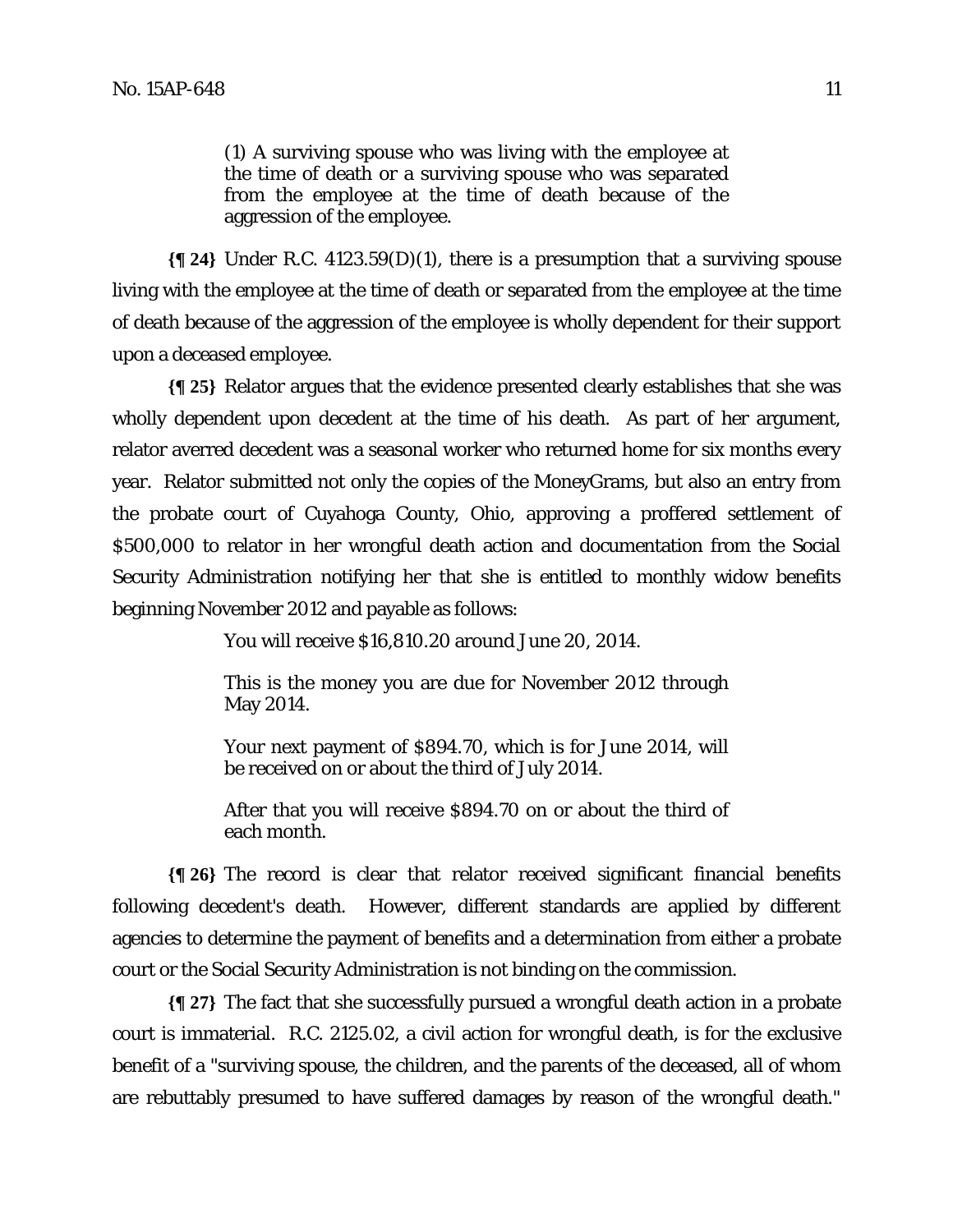There was no trial by jury and it cannot be determined if anyone contested the rebuttable presumption that relator actually suffered any damages as a result of decedent's death. Further, the receipt of survivor benefits under Social Security is immaterial. Decedent worked long enough and contributed to Social Security and, had he lived, he would have been entitled to retirement benefits. Because he died, his surviving spouse is automatically entitled to benefits. Further, even if they would have been divorced, because the marriage lasted ten years or more, relator still would have been entitled to benefits under Social Security. These determinations do not apply the same standards and are not binding on the commission here. The magistrate cannot say that the commission abused its discretion in reaching the decision it did.

**{¶ 28}** Relator's entitlement to death benefits was determined in accordance with R.C. 4123.59 and consideration of all applicable facts. The commission first determined that relator was not entitled to the presumption that she was wholly dependent on the decedent because she was not living with the decedent at the time of his death and the two were not separated due to the aggression of the decedent. Thereafter, the commission considered relator's evidence that she was still entitled to death benefits. The commission was not required to find relator's evidence that she was wholly dependent on the decedent persuasive. In arguing that the commission abused its discretion by finding only partial dependency, relator argues that it was improper for the commission to focus exclusively on the fact that relator was not physically living with decedent at the time of his death. The magistrate disagrees with relator's assertion.

The commission did find that relator and the decedent were not living together at the time of his death. Further, although relator asserted that the decedent lived in Greece with her six months out of the year and wired her the majority of his paycheck every month, relator submitted very little evidence. There were a few MoneyGrams sent to Greece by someone other than the decedent and only one was sent to relator. Further, aside from her self-serving statements, there was no evidence that decedent lived in Greece six months out of the year.

**{¶ 29}** Credibility and the weight to be given evidence are clearly within the discretion of the commission as fact finder. *Teece*. It is immaterial whether other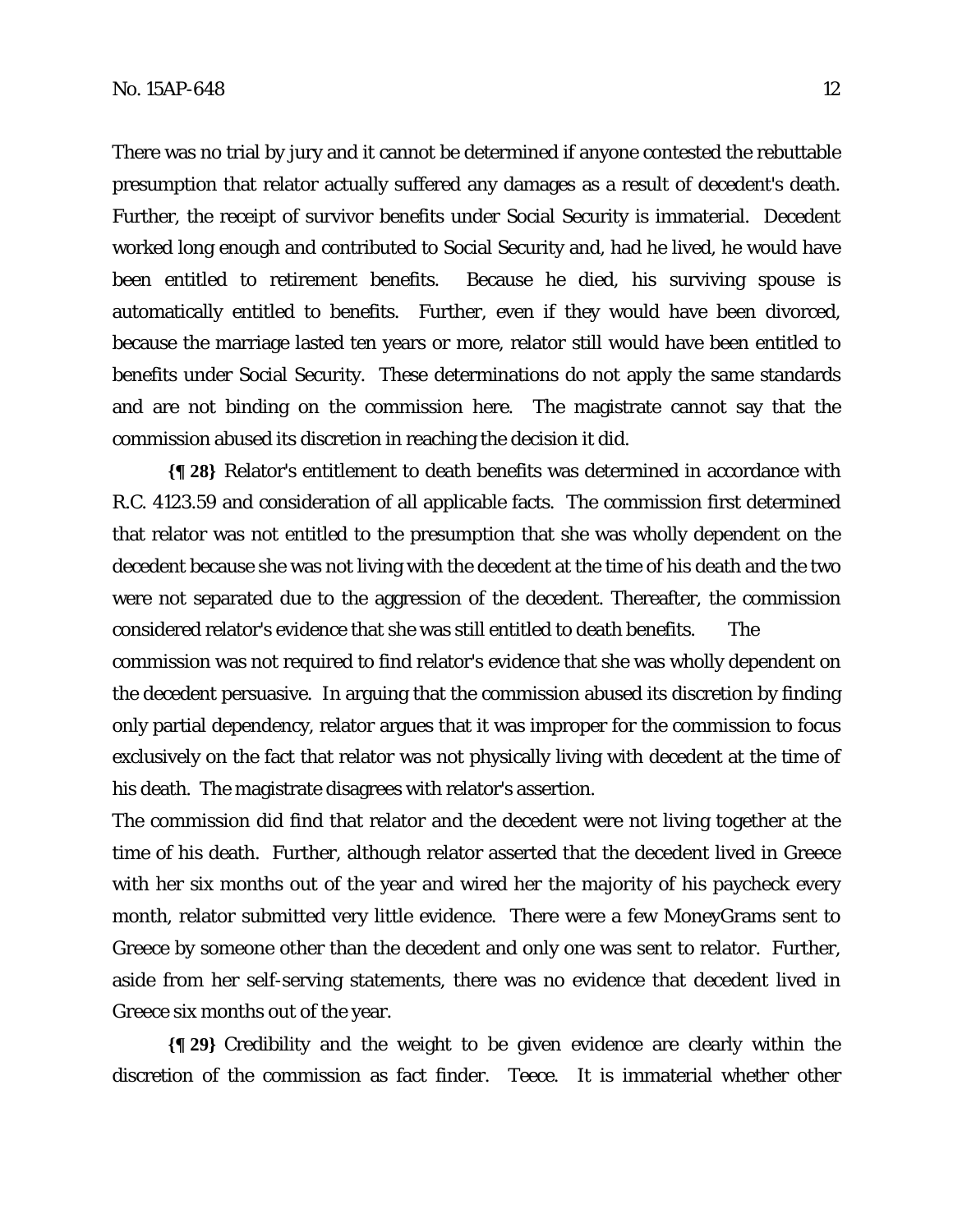evidence, even if greater in quality and/or quantity, supports a decision contrary to the commission's. *State ex rel. Pass v. C.S.T. Extraction Co.*, 74 Ohio St.3d 373 (1996).

**{¶ 30}** In *State ex rel. Indus. Comm. v. Dell,* 104 Ohio St. 389 (1922)*,* cited by the commission, the court held that the issue of dependency rests upon the obligation of support and not whether that obligation is being discharged. Based upon the holding in *Dell,* the commission concluded that relator was partially dependent on decedent at the time of his death. In making this finding, the commission did not have to find relator's evidence persuasive. Instead, the mere fact that relator and the decedent were married at the time of his death created an obligation on the part of decedent to support relator. Based on that obligation, the commission found that relator was partially dependent. Because there is some evidence in the record to support this determination, the magistrate finds that relator did not demonstrate that the commission abused its discretion.

**{¶ 31}** Relator objects to the commission's citation to *Dell,* asserting that the facts are very different. In *Dell*, although still legally married to his first wife Sarah, Hiram moved out and married Maggie after telling her his first wife was dead. Hiram did not provide for Sarah after he left. After his death, the commission awarded death benefits to Maggie finding her, as Hiram's wife, wholly dependent. When Sarah learned of Hiram's death, she applied for benefits. The commission revoked Maggie's benefits finding she and Hiram were not legally married and denied Sarah benefits because she and Hiram were not living together and he had not provided her financial support.

**{¶ 32}** On appeal, benefits were denied to Maggie because she and Hiram were not legally married. The court further found that Sarah was not wholly dependent on Hiram because they were not living together. However, because the "marriage contract, supplemented by statutory enactments, clearly created the duty" of support, regardless of the fact that Hiram had not provided that support, the court found that Sarah was partially dependent.

**{¶ 33}** Arguing that there is a clear factual distinction between decedent's actions here and Hiram's actions, relator argues the *Dell* decision does not apply*.* The magistrate disagrees. The *Dell* court's finding was not based on Hiram's actions—the finding of partial dependency was based entirely on the fact that Hiram and Sarah were legally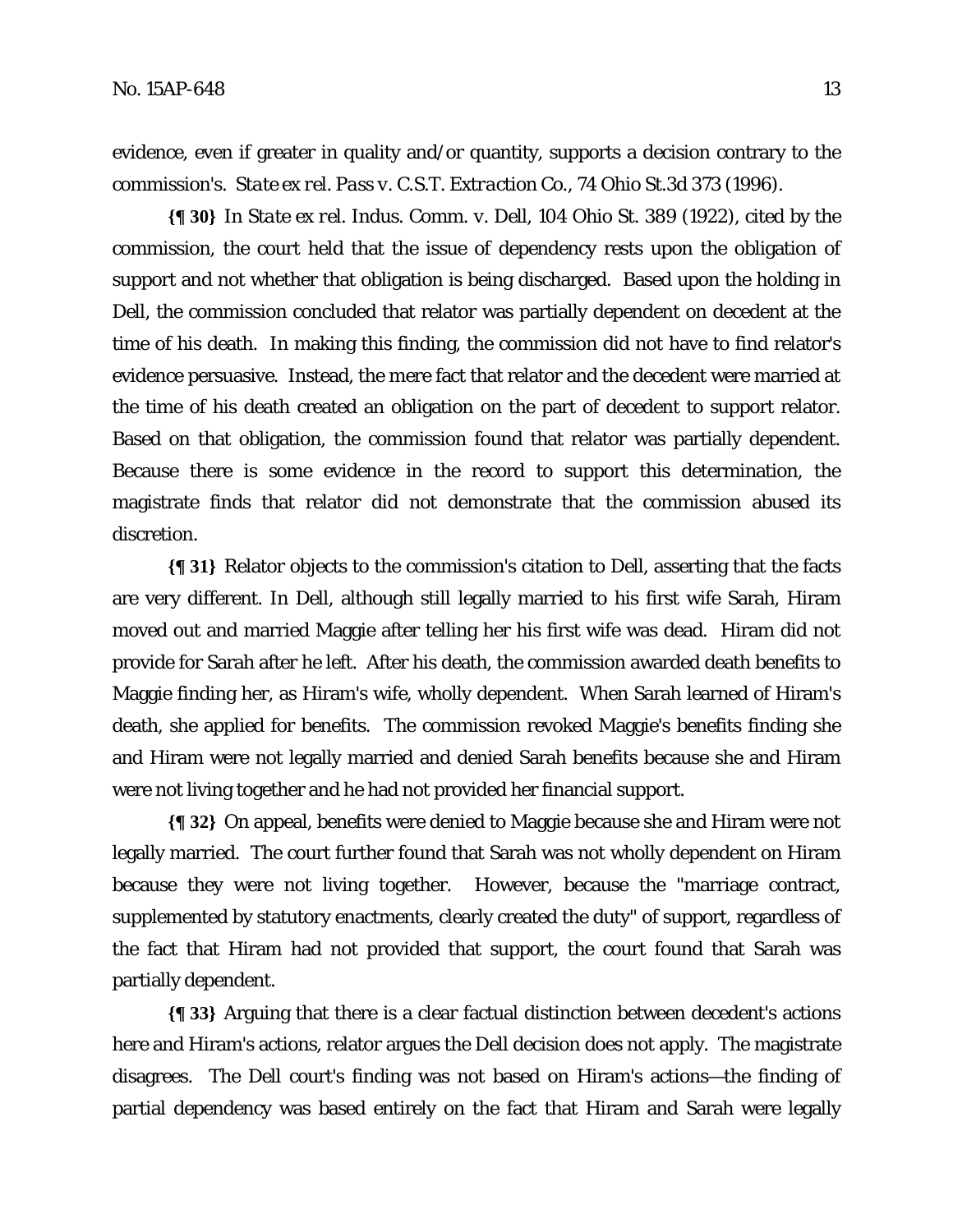married and, although living apart, Hiram still had a legal obligation of support even though he had not been fulfilling that obligation. The court's holding in *Dell* and the premise upon which it stands does apply here and the magistrate rejects relator's argument to the contrary.

**{¶ 34}** Relator's final argument challenges the amount and the method whereby the commission set out the payment she was to receive based upon the finding that she was partially dependent on decedent.

**{¶ 35}** R.C. 4123.59(C) provides that if the commission determines that there are partly dependent persons at the time of the death of the decedent, that person or persons will receive sixty six and two-thirds percent of the employee's average weekly wage "for such time as the administrator in each case determines." The statute clearly sets forth that the commission has discretion to determine the period of time that the compensation will be received. In the absence of any corroborating evidence, the commission did not find relator's self-serving statements that relator sent her the majority of his earnings persuasive. In the present case, based on the facts as determined by the commission, the magistrate cannot say that the commission abused its discretion by limiting the payment of death benefits to relator for a period of ten weeks.

**{¶ 36}** Based on the foregoing, it is this magistrate's decision that relator has not demonstrated that the commission abused its discretion when it found that she was only partly dependent upon the decedent at the time of his death and limiting her death benefits to a period of ten weeks, and this court should deny relator's request for a writ of mandamus.

> /S/ MAGISTRATE STEPHANIE BISCA